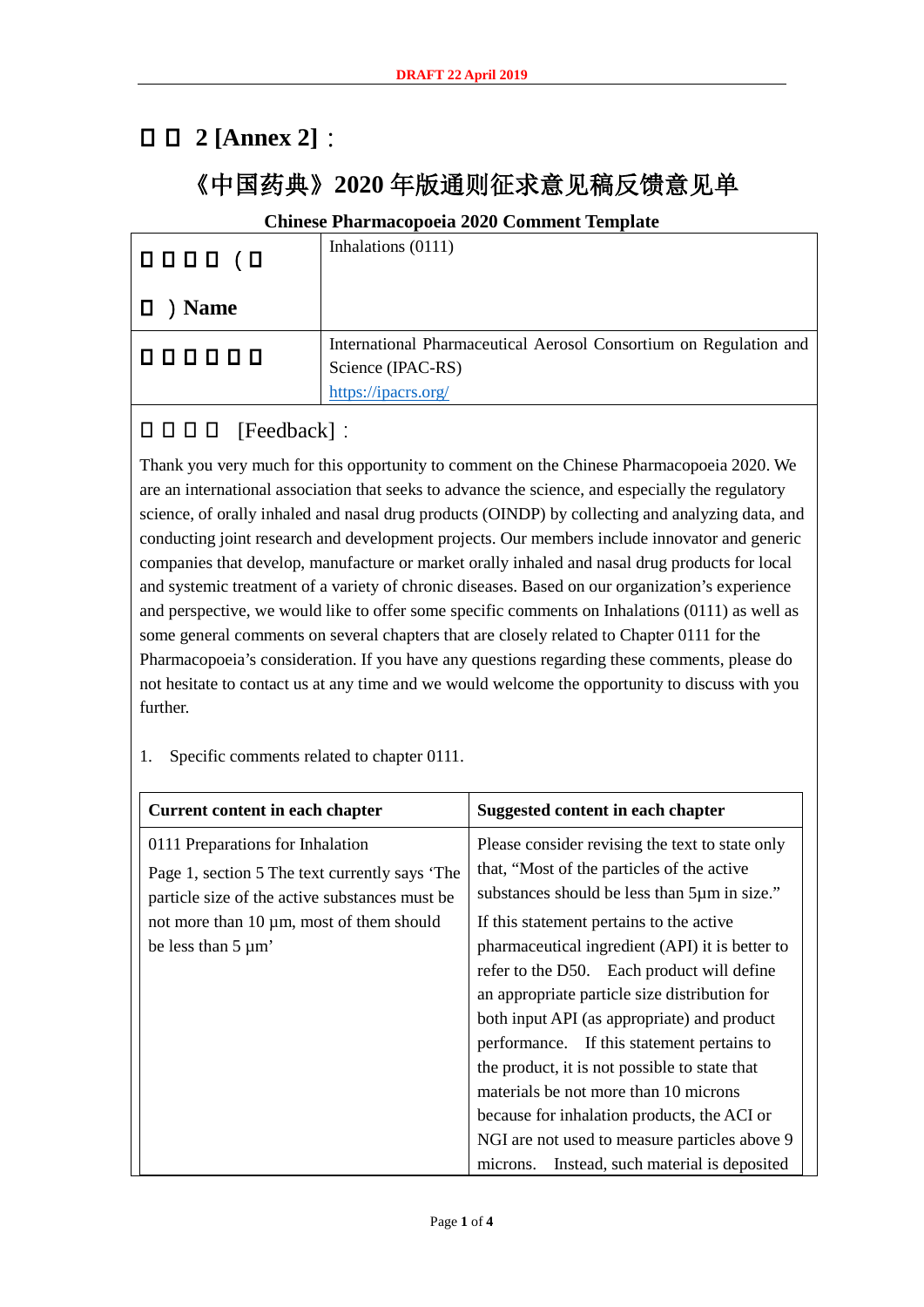|                                                                                                                                                                                                                                         | in the area of the apparatus that does not<br>measure sizes.                                                                                                                                                                                                                                         |
|-----------------------------------------------------------------------------------------------------------------------------------------------------------------------------------------------------------------------------------------|------------------------------------------------------------------------------------------------------------------------------------------------------------------------------------------------------------------------------------------------------------------------------------------------------|
| 0111 Preparations for Inhalation<br>Page 2, section 8 (2) The text currently states<br>The content of active ingredient in a dose*<br>and delivered dose'<br>*The assumption is that dose is equivalent to<br>metered dose in this text | Please clarify whether the dose means<br>metered dose. If it is, please consider revising<br>this sentence to state "the content of active"<br>ingredient in a <b>metered</b> dose and or<br>delivered dose." We would be interested to<br>learn your perspective on why both should be<br>included. |

2. Please consider harmonizing testing approaches, where possible with other Pharmocopoeia. This is done in some parts of the chapters but not others. For example, it is noted in the chapters that the European Pharmacopoeia approach is adopted for uniformity of delivered dose (within inhaler / intra-inhaler). We suggest that the approach for uniformity of delivered dose between inhalers (inter-inhaler) also adopt this approach. Another example of potential harmonization is in the application of sterility. Please consider that sterility requirements could also be harmonized with other regional pharmacopoeia. For example, in the United States Pharmapoeia chapter 5, the United States Code of Federal Regulations 21 CFR 200.51, and the European Pharmacopoeia 9.6 04/2018:0671, only nebulized products are required to be sterile.<sup>1, 2, 3</sup>

- 1. USP <5>, definitions for inhalation solution, inhalation suspension, solution for inhalation and [drug] for inhalation solution are all described as 'sterile'.
- 2. 21 CFR 200.51, Aqueous-based drug products for oral inhalation must be sterile.
- 3. EP 9.6 04/2018:0671, Liquid preparations for nebulisation: Liquid preparations for nebulisation supplied in multidose containers that do not contain an antimicrobial preservative, and where the preparation itself does not have adequate antimicrobial properties, are sterile and are supplied in containers preventing microbial contamination of the contents during storage and use. Liquid preparations for nebulisation supplied in single-dose containers are sterile and preservative-free, unless otherwise justified and authorised.

Specific areas where harmonization with, for example, the European Pharmacopoeia can be considered are noted in the following table:

| Current content in each chapter                                                           | Suggested content in each chapter                                                                                                                                            |
|-------------------------------------------------------------------------------------------|------------------------------------------------------------------------------------------------------------------------------------------------------------------------------|
| 0111 Preparations for Inhalation<br>Page 2 Section 1. Inhalation Aerosols,<br>Apparatus   | Please consider adding the statement, "Other<br>types of collection apparatuses could be used<br>if justified" to be consistent with the<br>European Pharmacopoeia.          |
| 0111 Preparations for Inhalation<br>Page 4 Section 1 Inhalation Aerosols, DDU<br>Criteria | Please consider that DDU limits should<br>continue to reference the average delivered<br>dose rather than the labelled delivered dose as<br>this is consistent with European |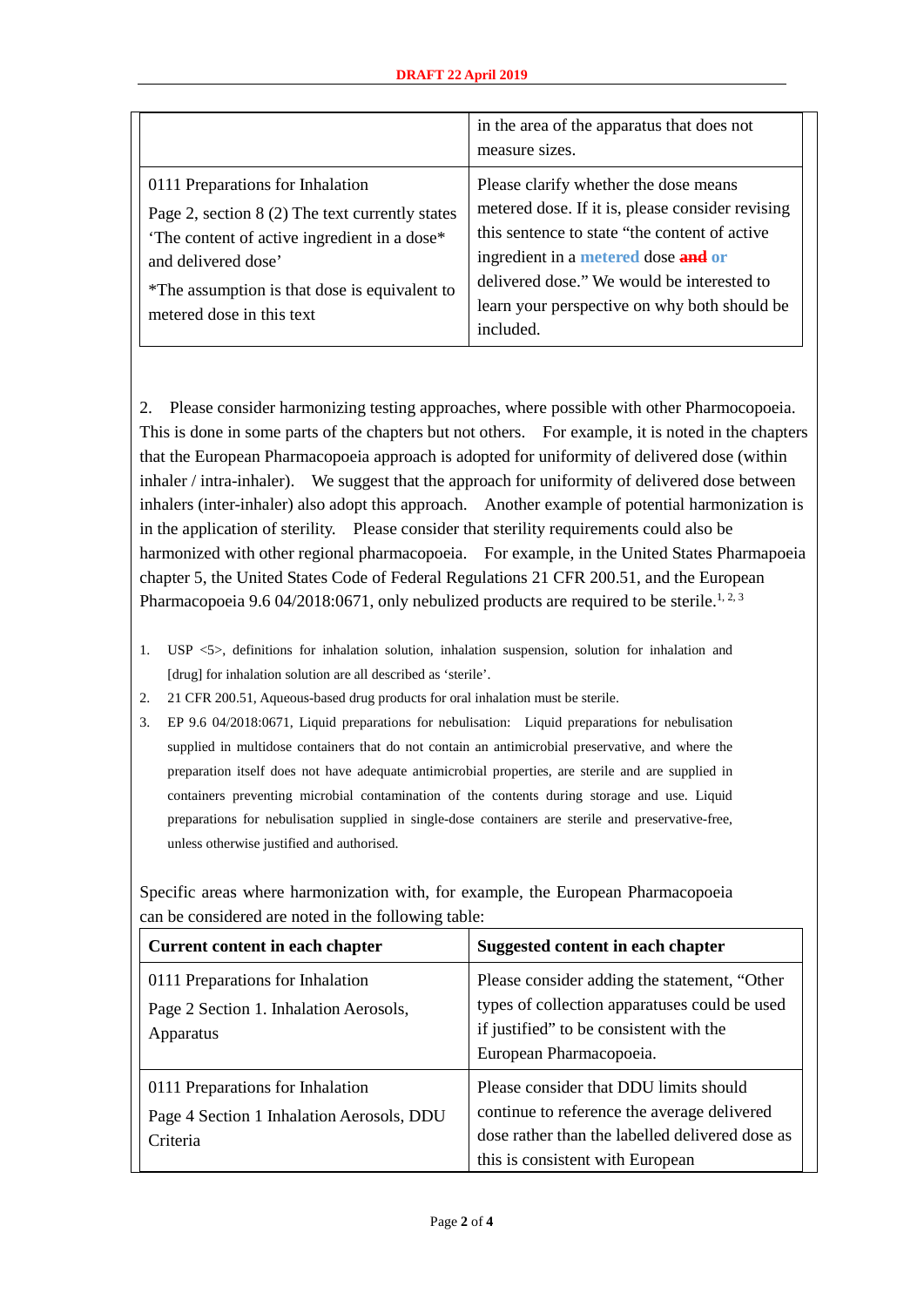|                                                                                                                                                                                                                | Pharmacopoeia.                                                                                                                                                                                                                                                                                                                                                                                                                                                                                                                                                                                                                                                                     |
|----------------------------------------------------------------------------------------------------------------------------------------------------------------------------------------------------------------|------------------------------------------------------------------------------------------------------------------------------------------------------------------------------------------------------------------------------------------------------------------------------------------------------------------------------------------------------------------------------------------------------------------------------------------------------------------------------------------------------------------------------------------------------------------------------------------------------------------------------------------------------------------------------------|
| 0111 Preparations for Inhalation<br>Page 4 Section 1 Inhalation Aerosols, DDU<br>Criteria                                                                                                                      | Please consider amending the statement, "The<br>preparation should comply with the test" by<br>adding the additional statement, "unless<br>otherwise authorized and justified." This<br>would be consistent with EMA guidelines<br>where different criteria can be applied if<br>suitably justified.                                                                                                                                                                                                                                                                                                                                                                               |
| 0111 Preparations for Inhalation<br>Page 6 Section 2 Inhalation powders<br>Apparatus                                                                                                                           | Consistent with the recommendation for<br>inhalation aerosols, please consider adding<br>the statement, "Other types of collection<br>apparatuses could be used if justified" to be<br>consistent with the European Pharmacopoeia.                                                                                                                                                                                                                                                                                                                                                                                                                                                 |
| 0111 Preparations for Inhalation<br>Page 8 Section 2 Inhalation powders, Criteria                                                                                                                              | As for inhalation aerosols, please consider<br>that the average delivered dose should be<br>referenced rather than the labelled delivered<br>dose and that the statement, "The preparation<br>should comply with the test" is amended by<br>adding the additional statement, "unless<br>otherwise authorized and justified." This<br>would be consistent with EMA guidelines<br>where different criteria can be applied if<br>suitably justified.                                                                                                                                                                                                                                  |
| 0111 Preparations for Inhalation<br>Page 11 Section 4 Liquid preparations for<br>inhalation rate<br>Active substance delivery rate and the total<br>active substance delivered, Criteria<br>Fine particle dose | We suggest that this test be a characterization<br>test and not a release test, to be consistent<br>with the European Pharmacopoeia and the<br>United States Pharmacopoeia, in which this is<br>described as a characterization test.<br>The results of these tests are dependent on the<br>model of nebulizer used, that is, different<br>nebulizer types will give different delivery<br>rates and fine particle dose values.<br>If this<br>test were performed as a release test, it would<br>be necessary to specify a particular nebulizer<br>for each product, which would make it<br>unsuitable for inclusion in a Pharmacopoeia<br>since the nebulizer designs can change. |

3. In addition to the above specific comments on Chapter 0111, please allow us to share the following feedback regarding the structure and format among Chapter 0111 and a few chapters (Nasal Preparations (0106), Sprays (0112), Aerosols (0113)) that are closely related to Chapter 0111: